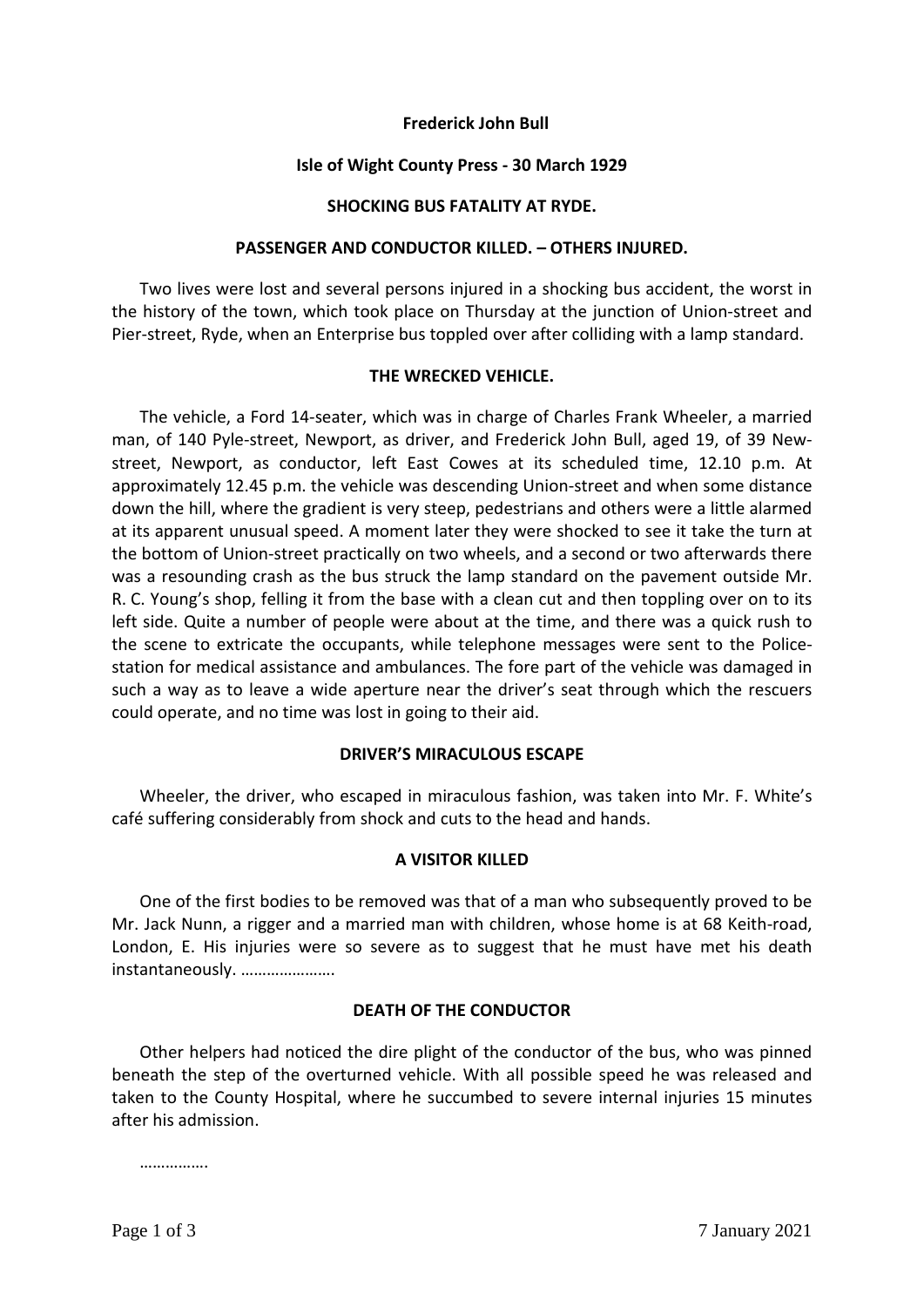## **THE BUS MEN**

The unfortunate young conductor, aged 19, is the third surviving son of Mr. Alfred Bull, bricklayer, of 39 New-street, Newport. He is one of a family of 12 (five sons and seven daughters). His eldest brother died in Mesopotamia just after the war. He was an old boy of the Church of England school and a popular young fellow. He had been engaged on the buses for about three months.

The driver, Mr. Charles Wheeler, is an experienced chauffeur. For some 11 years he was employed driving a lorry for a Newport firm of ironmongers, and he had been an Enterprise bus driver for three or four years. He resides at 146 Pyle-street, Newport. He escaped with cuts to the face and hands inflicted by the flying glass, and was naturally suffering severely from shock, but after treatment at the hospital was able to return home in the evening.

Wheeler, in addition to having had a great deal of experience, is regarded as an extremely careful and cautious driver.

………

## **Isle of Wight County Press – 6 April 1929**

### **THE FATAL BUS ACCIDENT AT RYDE.**

### **CORONER'S JURY EXONERATES THE DRIVER.**

### **SUGGESTED ALTERNATIVE ROUTE.**

The inquiry into the tragic circumstances surrounding the deaths of the two victims of the shocking accident at the bottom of Union-street, Ryde, on Thursday, when an Enterprise bus toppled over on its side trying to get round the dangerous corner there, took place on Saturday at the Primitive Methodist School, Ryde. After an investigation lasting nearly five hours the jury returned a verdict of "Accidental deaths," exonerated the driver of the bus from any blame, and suggested an alternative route. The inquest was conducted by the Acting Deputy Coroner (W. H. P. F. Thirkell, Esq.), and the victims were Jack Nunn, of London, a passenger, and Frederick John Bull, of Newport, the conductor, who died shortly after admission to hospital.

### *{details of inquest not transcribed}*

### **FUNERAL**

The funeral of Frederick John Bull, the conductor of the ill-fated omnibus and one of the victims of the accident, took place at Newport on Tuesday. The first part of the service was held in the Parish Church, the Vicar (the Rev. Canon C. H. Thompson) officiating, the interment following at Carisbrooke Cemetery. The mourners were Mr. and Mrs. A. E. Bull (parents), Messrs. E. E. Bull and C. C. C. Bull (brothers), the Misses E., J., Edith, A., and F. Bull (sisters), Mr. A. Burt (brother-in-law), and Mr. and Mrs. Pearce (aunt and uncle). There were also present Messrs. M. J. Wavell, E. Kemp, F. Westmore, A. W. Salter, and F. Brendley (representing the employers and staff of the Enterprise Bus Co.), Messrs. E. J. Kemp, E. A.